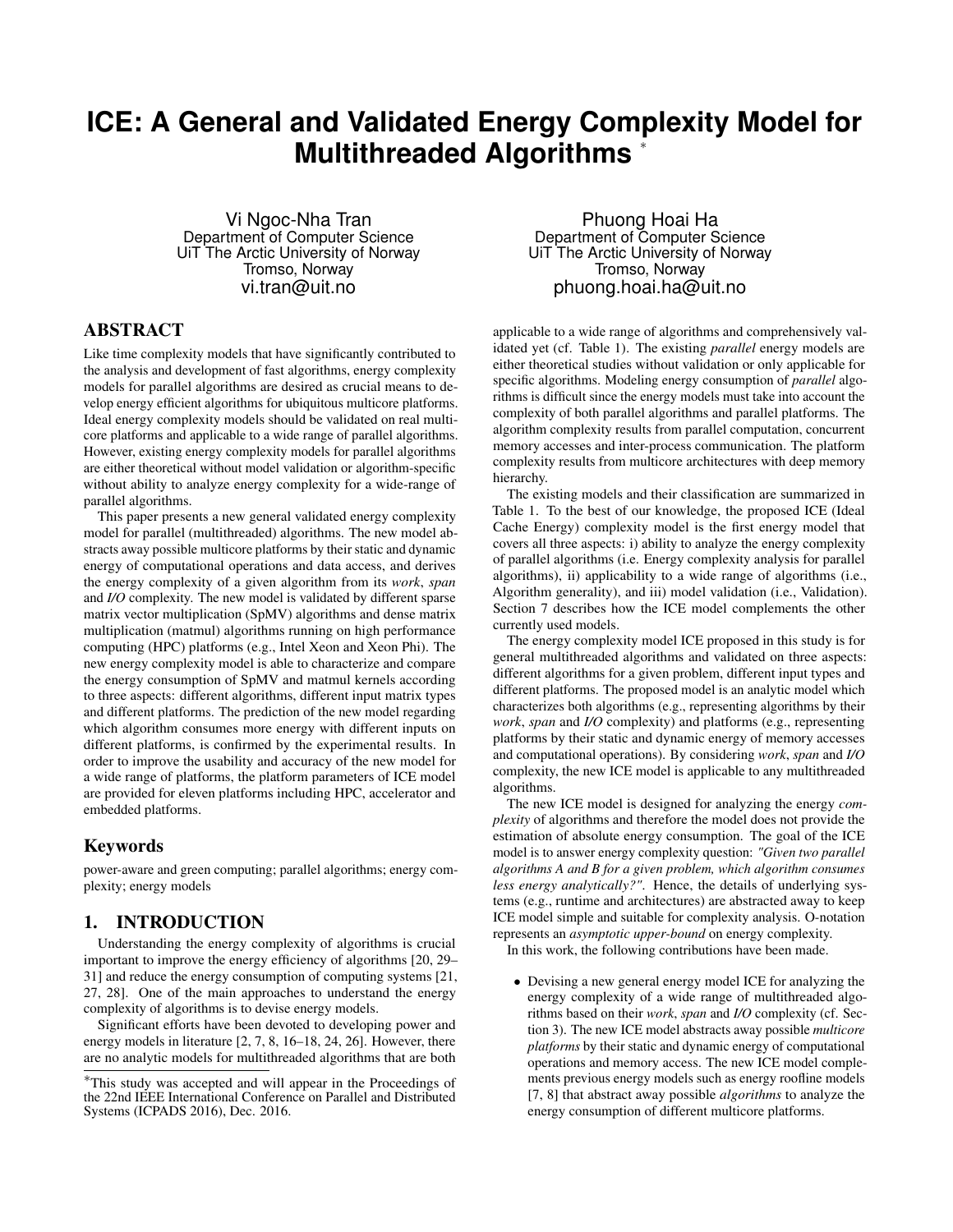| <b>Table 1: Energy Model Summary</b> |                                                                 |                                |                   |  |  |
|--------------------------------------|-----------------------------------------------------------------|--------------------------------|-------------------|--|--|
| <b>Study</b>                         | <b>Energy complexity</b><br>analysis for<br>parallel algorithms | <b>Algorithm</b><br>generality | <b>Validation</b> |  |  |
| LEO [24]                             | N <sub>0</sub>                                                  | General                        | <b>Yes</b>        |  |  |
| <b>POET</b> [16]                     | N <sub>0</sub>                                                  | General                        | Yes               |  |  |
| Koala [26]                           | N <sub>0</sub>                                                  | General                        | Yes               |  |  |
| Roofline $[7, 8]$                    | N <sub>0</sub>                                                  | General                        | Yes               |  |  |
| Energy scalability [17, 18]          | <b>Yes</b>                                                      | General                        | N <sub>0</sub>    |  |  |
| Sequential energy complexity [25]    | N <sub>0</sub>                                                  | General                        | Yes               |  |  |
| Alonso et al. [2]                    | Yes                                                             | Algorithm-specific             | Yes               |  |  |
| Malossi et al. [23]                  | <b>Yes</b>                                                      | Algorithm-specific             | Yes               |  |  |
| <b>ICE</b> model (this study)        | Yes                                                             | General                        | Yes               |  |  |

To the best of our knowledge, the ICE model is the first *validated model that supports* energy complexity analysis for *general multi-threaded algorithms.*

- Conducting two case studies (i.e., SpMV and matmul) to demonstrate how to apply the ICE model to find energy complexity of parallel algorithms. The selected parallel algorithms for SpMV are three algorithms: Compressed Sparse Column(CSC), Compressed Sparse Block(CSB) and Compressed Sparse Row(CSR)(cf. Section 4). The selected parallel algorithms for matmul are two algorithms: a basic matmul algorithm and a cache-oblivious algorithm (cf. Section 5).
- Validating the ICE energy complexity model with both dataintensive (i.e., SpMV) and computation-intensive (i.e., matmul) algorithms according to three aspects: different algorithms, different input types and different platforms. The results show the precise prediction on which validated SpMV algorithm (i.e., CSB or CSC) consumes more energy when using different matrix input types from Florida matrix collection [10] (cf. Section 6.5). The results also show the precise prediction on which validated matmul algorithm (i.e., basic or cache-oblivious) consumes more energy (cf. Section 6.6). The model platform-related parameters for 11 platforms, including x86, ARM and GPU, are provided to facilitate the deployment of the ICE model.

Generally speaking, the energy consumption of a parallel algorithm is the sum of i) static energy (or leakage) *Estatic*, ii) dynamic energy of computation *Ecomp* and iii) dynamic energy of memory accesses *Emem*. The static energy *Estatic* is proportional to the execution time of the algorithm while the dynamic energy of computation and the dynamic energy of memory accesses are proportional to the number of computational operations and the number of memory accesses of the algorithm, respectively [18]. As a result, in the new ICE complexity model, the energy complexity of a multithreaded algorithm is analyzed based on its *span complexity* [9] (for the static energy), *work complexity* [9] (for the dynamic energy of computation) and *I/O complexity* (for the dynamic energy of memory accesses) (cf. Section 3). This section describes shared-memory machine models supporting I/O complexity analysis for parallel algorithms.

The first memory model we consider is parallel external memory (PEM) model [3], an extension of the Parallel Random Access Machine (PRAM) model that includes a two-level memory hierarchy. In the PEM model, there are *n* cores (or processors) each of which



Figure 1: A Shared Memory Machine Model with Private **Caches** 

2. ICE SHARED MEMORY MACHINE MODEL **hoperholder** to the name of accessing cores (because of the has its own *private* cache of size *Z* (in bytes) and shares the main memory with the other cores (cf. Figure 1). When *n* cores access *n* distinct blocks from the shared memory *simultaneously*, the I/O complexity in the PEM model is  $O(1)$  instead of  $O(n)$ . Although the PEM model is appropriate for analyzing the I/O complexity of parallel algorithms in terms of time performance [3], we have found that the PEM model is not appropriate for analyzing parallel algorithms in terms of the dynamic energy of memory accesses. In fact, even when the *n* cores can access data from the main memory simultaneously, the *dynamic* energy consumption of the access is proportional to the number *n* of accessing cores (because of the compositionality of parallel computations [15, 22]), rather than a constant as implied by the PEM model.

> As a result, we consider the ideal distributed cache (IDC) model [13] to analyze I/O complexity of multithreaded algorithms in terms of dynamic energy consumption. Since the cache complexity of *m* misses is  $O(m)$  regardless of whether or not the cache misses are incurred simultaneously by the cores, the IDC model reflects the aforementioned dynamic energy consumption of memory accesses by the cores.

> However, the IDC model is mainly designed for analyzing the cache complexity of divide-and-conquer algorithms, making it difficult to apply to general multi-threaded algorithms targeted by our new ICE model. Constraining the new ICE model to the IDC model would limit the applicability of the ICE model to a wide range of multithreaded algorithms.

> In order to make our new ICE complexity model applicable to a wide range of multithreaded algorithms, we show that the cache complexity analysis using the traditional (sequential) ideal cache (IC) model [12] can be used to find an upper bound on the cache com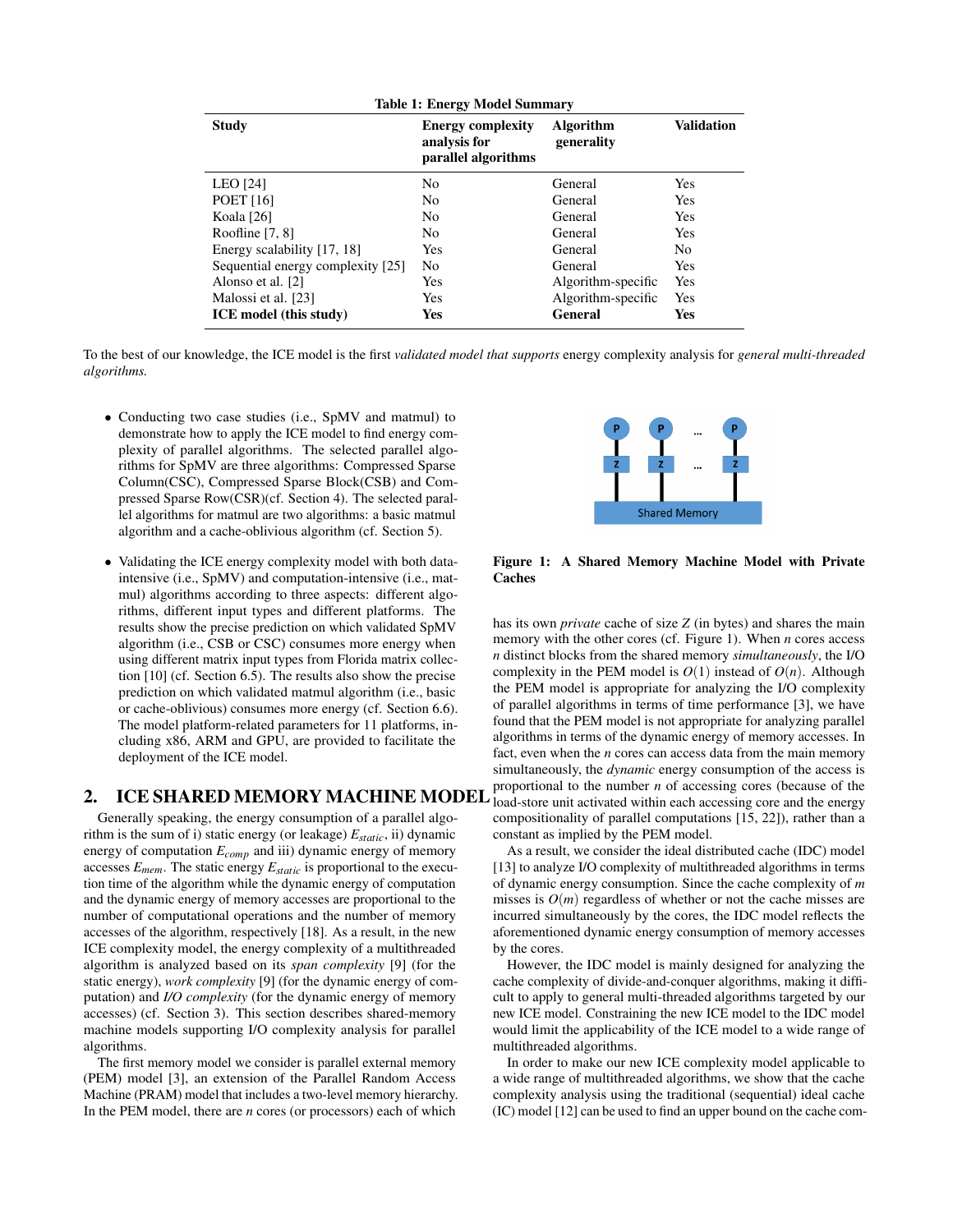plexity of the same algorithm using the IDC model (cf. Lemma 2.1). As the sequential execution of multithreaded algorithms is a valid execution regardless of whether they are divide-or-conquer algorithms, the ability to analyze the cache complexity of multithreaded algorithms via their sequential execution in the ICE complexity model improves the usability of the ICE model.

Let  $Q_1(Alg, B, Z)$  and  $Q_P(Alg, B, Z)$  be the cache complexity of a parallel algorithm *Alg* analyzed in the (uniprocessor) ideal cache (IC) model [12] with block size *B* and cache size *Z* (i.e, running *Alg* with a single core) and the cache complexity analyzed in the (multicore) IDC model with *P* cores each of which has a private cache of size *Z* and block size *B*, respectively. We have the following lemma:

LEMMA 2.1. *The cache complexity QP*(*Alg*,*B*,*Z*) *of a parallel algorithm Alg analyzed in the ideal distributed cache (IDC) model with P cores is bounded from above by the product of P and the cache complexity Q*1(*Alg*,*B*,*Z*) *of the same algorithm analyzed in the ideal cache (IC) model. Namely,*

$$
Q_P(Alg, B, Z) \le P * Q_1(Alg, B, Z)
$$
 (1)

PROOF. (Sketch) Let  $Q_P^i(Alg, B, Z)$  be the number of cache misses incurred by core *i* during the parallel execution of algorithm *Alg* in the IDC model. Because caches do not interfere with each other in the IDC model, the number of cache misses incurred by core *i* when executing algorithm *Alg* in parallel by *P* cores is not greater than the number of cache misses incurred by core *i* when executing the whole algorithm *Alg* only by core *i*. That is,

$$
Q_P^i(Alg, B, Z) \le Q_1(Alg, B, Z)
$$
 (2)

or

$$
\sum_{i=1}^{P} Q_P^i(Alg, B, Z) \le P * Q_1(Alg, B, Z)
$$
\n(3)

On the other hand, since the number of cache misses incurred by algorithm *Alg* when it is executed by *P* cores in the IDC model is the sum of the numbers of cache misses incurred by each core during the *Alg* execution, we have

$$
Q_P(Alg, B, Z) = \sum_{i=1}^{P} Q_P^i(Alg, B, Z)
$$
 (4)

From Equations 3 and 4, we have

$$
Q_P(Alg, B, Z) \le P * Q_1(Alg, B, Z)
$$
\n<sup>(5)</sup>

 $\Box$ 

We also make the following assumptions regarding platforms.

- Algorithms are executed with the best configuration (e.g., maximum number of cores, maximum frequency) following the race-to-halt strategy.
- The I/O parallelism is bounded from above by the computation parallelism. Namely, each core can issue a memory request only if its previous memory requests have been served. Therefore, the work and span (i.e., critical path) of an algorithm represent the parallelism for both I/O and computation [9].

# 3. ENERGY COMPLEXITY IN ICE MODEL

This section describes two energy complexity models, a platformsupporting energy complexity model considering both platform and

Table 2: ICE Model Parameter Description

| Machine                                                                | Description                                                                                                                                                                              |
|------------------------------------------------------------------------|------------------------------------------------------------------------------------------------------------------------------------------------------------------------------------------|
| $\varepsilon_{op}$<br>$\varepsilon_{I/O}$<br>$\pi_{op}$<br>$\pi_{I/O}$ | dynamic energy of one operation (average)<br>dynamic energy of a random memory access (1 core)<br>static energy when performing one operation<br>static energy of a random memory access |
| Algorithm                                                              | Description                                                                                                                                                                              |
| Work<br>Span                                                           | Number of work in flops of the algorithm [9]<br>The critical path of the algorithm [9]<br>Number of cache line transfer of the algorithm [9]                                             |

algorithm characteristics and platform-independent energy complexity model considering only algorithm characteristics. The platformsupporting model is used when platform parameters in the model are available while platform-independent model analyses energy complexity of algorithms without considering platform characteristics.

#### 3.1 Platform-supporting Energy Complexity Model

This section describes a methodology to find energy complexity of algorithms. The energy complexity model considers three groups of parameters: machine-dependent, algorithm-dependent and inputdependent parameters. The reason to consider all three parametercategories is that only operational intensity [32] is insufficient to capture the characteristics of algorithms. Two algorithms with the same values of operational intensity might consume different levels of energy. The reasons are their differences in data accessing patterns leading to performance scalability gap among them. For example, although the sequential version and parallel version of an algorithm may have the same operational intensity, they may have different energy consumption since the parallel version would have less static energy consumption because of shorter execution time.

The energy consumption of a parallel algorithm is the sum of i) static energy (or leakage) *Estatic*, ii) dynamic energy of computation *Ecomp* and iii) dynamic energy of memory accesses *Emem*:  $E = E_{static} + E_{comp} + E_{mem}$  [8, 17, 18]. The static energy  $E_{static}$  is the product of the execution time of the algorithm and the static power of the whole platform. The dynamic energy of computation and the dynamic energy of memory accesses are proportional to the number of computational operations *Work* and the number of memory accesses *I/O*, respectively. Pipelining technique in modern architectures enables overlapping computation with memory accesses [15]. Since computation time and memory-access time can be overlapped, the execution time of the algorithm is assumed to be the maximum of computation time and memory-access time [8]. Therefore, the energy consumption of algorithms is computed by Equation 6, where the values of ICE parameters, including  $\varepsilon_{op}$ ,  $\epsilon_{I/O}$ ,  $\pi_{op}$ , and  $\pi_{I/O}$  are described in Table 2 and computed by the Equation 7, 8, 9, and 10, respectively.

$$
E = P^{sta} \times max(T^{comp}, T^{mem}) + \varepsilon_{op} \times Work + \varepsilon_{I/O} \times I/O
$$
 (6)

$$
\varepsilon_{op} = P^{op} \times \frac{F}{Freq} \tag{7}
$$

$$
\varepsilon_{I/O} = P^{I/O} \times \frac{M}{Freq}
$$
 (8)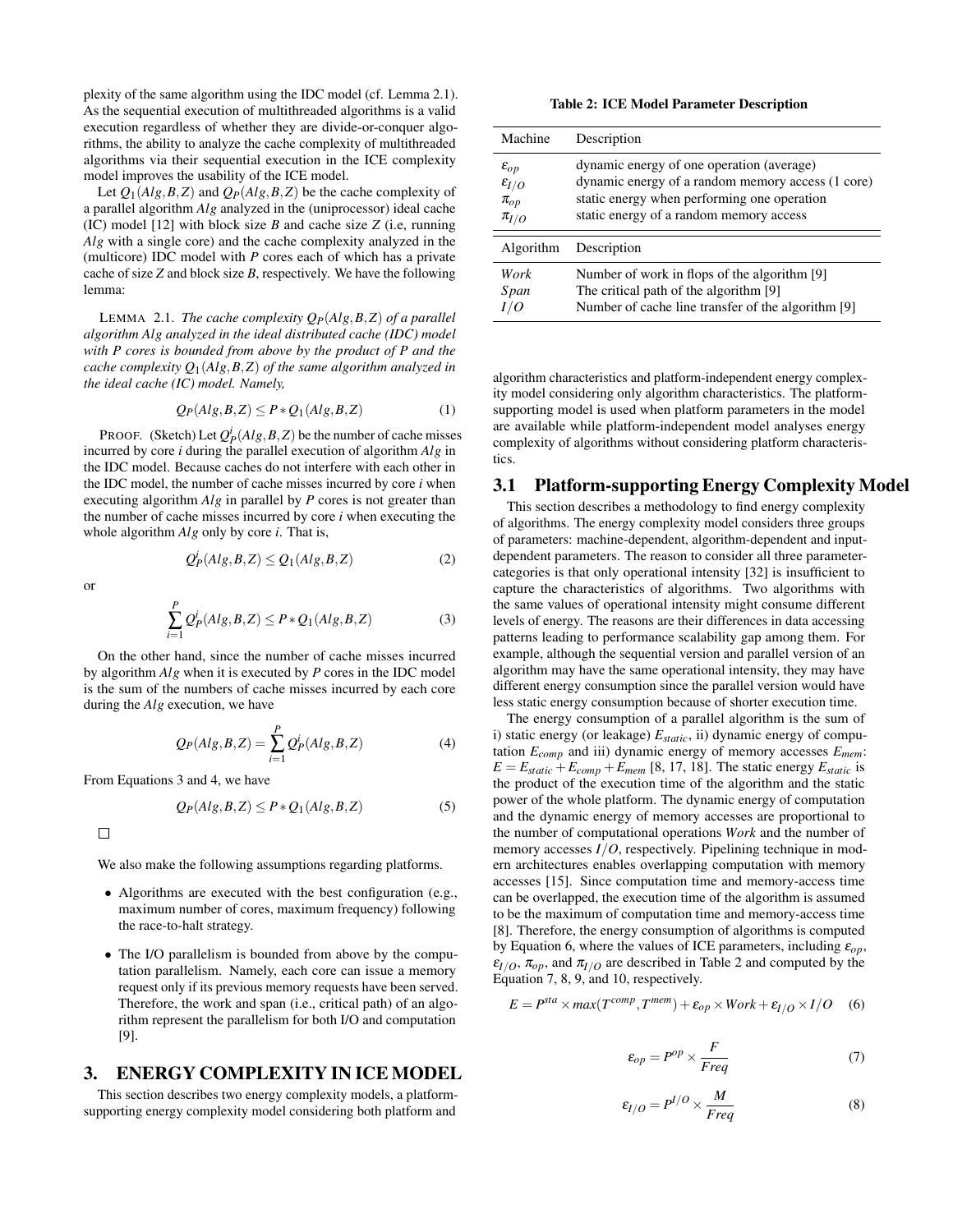$$
\pi_{op} = P^{sta} \times \frac{F}{Freq} \tag{9}
$$

$$
\pi_{I/O} = P^{sta} \times \frac{M}{Freq}
$$
 (10)

The dynamic energy of one operation by one core  $\varepsilon_{op}$  is the product of the consumed power of one operation by one active core  $P^{op}$  and the time to perform one operation. Equation 7 shows how ε*op* relates to frequency *Freq* and the number of cycles per operation *F*. Similarly, the dynamic energy of a random access by one core  $\varepsilon_{I/O}$  is the product of the consumed power by one active core performing one I/O (i.e., cache-line transfer) *P <sup>I</sup>*/*<sup>O</sup>* and the time to perform one cache line transfer computed as *M*/*Freq*, where *M* is the number of cycles per cache line transfer (cf. Equation 8). The static energy of operations  $\pi_{op}$  is the product of the whole platform static power  $P^{sta}$  and time per operation. The static energy of one I/O  $\pi_{I/O}$  is the product of the whole platform static power and time per I/O, shown by Equation 9 and 10.

In order to compute *work*, *span* and *I/O* complexity of the algorithms, the input parameters also need to be considered. For example, SpMV algorithms consider input parameters listed in Table 4. Cache size is captured in the ICE model by the *I/O complexity* of the algorithm. Note that in the ICE machine model (Section 2), cache size *Z* is a constant and may disappear in the *I/O complexity* (e.g., O-notation).

The details of how to obtain the ICE parameters of recent platforms are discussed in Section 6.1. The actual values of ICE platform parameters for 11 recent platforms are presented in Table 3.

The computation time of parallel algorithms is proportional to the span complexity of the algorithm, which is  $T^{comp} = \frac{Span \times F}{Freq}$  where *Freq* is the processor frequency, and *F* is the number of cycles per operation. The memory-access time of parallel algorithms in the ICE model is proportional to the I/O complexity of the algorithm divided by its I/O parallelism, which is  $T^{mem} = \frac{I/O}{I/O - parallelism} \times \frac{M}{Freq}$ . As I/O parallelism, which is the average number of I/O ports that the algorithm can utilize per step along the span, is bounded by the computation parallelism  $\frac{Work}{Span}$ , namely the average number of cores that the algorithm can utilize per step along the span (cf. Section 2), the memory-access time  $T^{mem}$  becomes:  $T^{mem} = \frac{I/O \times Span \times M}{Work \times Freq}$ where *M* is the number of cycles per cache line transfer. If an algorithm has  $T^{comp}$  greater than  $\overline{T}^{mem}$ , the algorithm is a CPUbound algorithm. Otherwise, it is a memory-bound algorithm.

#### *3.1.1 CPU-bound Algorithms*

If an algorithm has computation time *T comp* longer than dataaccessing time *T mem* (i.e., CPU-bound algorithms), the ICE energy complexity model becomes Equation 11 which is simplified as Equation 12.

$$
E = Psta \times \frac{Span \times F}{Freq} + \varepsilon_{op} \times Work + \varepsilon_{I/O} \times I/O
$$
 (11)

or

$$
E = \pi_{op} \times Span + \varepsilon_{op} \times Work + \varepsilon_{I/O} \times I/O \tag{12}
$$

#### *3.1.2 Memory-bound Algorithms*

If an algorithm has data-accessing time longer than computation time (i.e., memory-bound algorithms):  $T^{mem} \geq T^{comp}$ , energy complexity becomes Equation 13 which is simplified as Equation 14.

$$
E = Psta \times \frac{I/O \times Span \times M}{Work \times Freq} + \varepsilon_{op} \times Work + \varepsilon_{I/O} \times I/O
$$
 (13)

Table 4: SpMV Input Parameter Description

| SpMV Input Description |                                       |
|------------------------|---------------------------------------|
| n                      | Number of rows                        |
| nz.                    | Number of nonzero elements            |
| nr                     | Maximum number of nonzero in a row    |
| nc                     | Maximum number of nonzero in a column |
|                        | Size of a block                       |

or

$$
E = \pi_{I/O} \times \frac{I/O \times Span}{Work} + \varepsilon_{op} \times Work + \varepsilon_{I/O} \times I/O
$$
 (14)

#### 3.2 Platform-independent Energy Complexity Model

This section describes the energy complexity model that is platformindependent and considers only algorithm characteristics. This complexity model is used when analyzing energy complexity of an algorithm without platform parameters. When the platform parameters (i.e.,  $\varepsilon_{op}$ ,  $\varepsilon_{I/O}$ ,  $\pi_{op}$ , and  $\pi_{I/O}$ ) are unavailable, the energy complexity model is derived from Equation 6 because the platform parameters are constants and can be removed. Assuming  $\pi_{max} = max(\pi_{op}, \pi_{I/O})$ , after removing platform parameters, the platform-independent energy complexity model are shown in Equation 15.

$$
E = O(Work + I/O + max(Span, \frac{I/O \times Span}{Work}))
$$
 (15)

# 4. A CASE STUDY OF SPARSE MATRIX MUL-TIPLICATION

SpMV is one of the most common application kernels in Berkeley dwarf list [4]. It computes a vector result *y* by multiplying a sparse matrix *A* with a dense vector *x*:  $y = Ax$ . SpMV is a data-intensive kernel and has irregular memory-access patterns. The data access patterns for SpMV is defined by its sparse matrix format and matrix input types. There are several sparse matrix formats and SpMV algorithms in literature. To name a few, they are Coordinate Format (COO), Compressed Sparse Column (CSC), Compressed Sparse Row (CSR), Compressed Sparse Block (CSB), Recursive Sparse Block (RSB), Block Compressed Sparse Row (BCSR) and so on. Three popular SpMV algorithms, namely CSC, CSB and CSR are chosen to validate the proposed energy complexity model. They have different data-accessing patterns leading to different values of I/O, work and span complexity. Since SpMV is a memory-bound application kernel, Equation 14 is applied. The input matrices of SpMV have different parameters listed in Table 4.

#### 4.1 Compressed Sparse Row

CSR is a standard storage format for sparse matrices which reduces the storage of matrix compared to the tuple representation [19]. This format enables row-wise compression of *A* with size  $n \times n$  (or  $n \times m$ ) to store only the non-zero *nz* elements. Let *nz* be the number of non-zero elements in matrix A. The *work* complexity of CSR SpMV is  $\Theta(nz)$  where  $nz \geq n$  and *span* complexity is  $O(nr + \log n)$  [6], where *nr* is the maximum number of non-zero elements in a row. The *I/O* complexity of CSR in the sequential I/O model of row-major layout is *O*(*nz*) [5] namely, scanning all non-zero elements of matrix *A* costs  $O(\frac{nz}{B})$  I/Os with B is the cache block size. However, randomly accessing vector *x* causes the total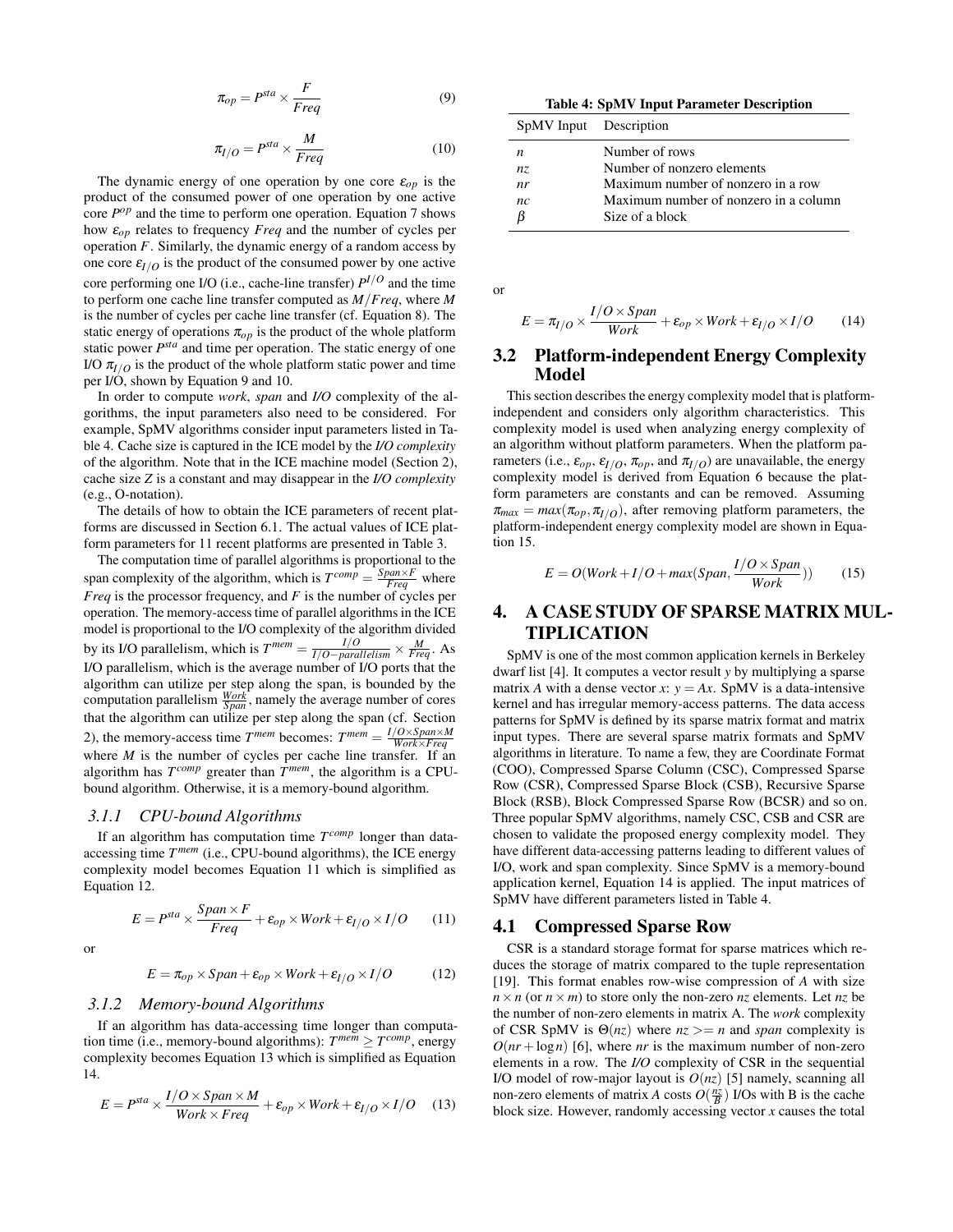Table 3: Platform parameter summary. The parameters of the first nine platforms are derived from [7] and the parameters of the two new platforms are found in this study.

| Platform            | Processor              | $\varepsilon_{op}(nJ)$ | $\pi_{op}(nJ)$ | $\varepsilon_{I/O}$ (nJ) | $\pi_{I/O}$ (nJ) |
|---------------------|------------------------|------------------------|----------------|--------------------------|------------------|
| Nehalem i7-950      | Intel $i7-950$         | 0.670                  | 2.455          | 50.88                    | 408.80           |
| Ivy Bridge i3-3217U | Intel i3-3217U         | 0.024                  | 0.591          | 26.75                    | 58.99            |
| <b>Bobcat CPU</b>   | <b>AMD E2-1800</b>     | 0.199                  | 3.980          | 27.84                    | 387.47           |
| Fermi GTX 580       | NVIDIA GF100           | 0.213                  | 0.622          | 32.83                    | 45.66            |
| Kepler GTX 680      | NVIDIA GK104           | 0.263                  | 0.452          | 27.97                    | 26.90            |
| Kepler GTX Titan    | NVIDIA GK110           | 0.094                  | 0.077          | 17.09                    | 32.94            |
| XeonPhi KNC         | Intel $5110P$          | 0.012                  | 0.178          | 8.70                     | 63.65            |
| $Cortex-A9$         | <b>TI OMAP 4460</b>    | 0.302                  | 1.152          | 25.92                    | 87.00            |
| Arndale Cortex-A15  | Samsung Exynos 5       | 0.275                  | 1.385          | 24.70                    | 89.34            |
| Xeon                | $2x$ Intel E5-26501 v3 | 0.263                  | 0.108          | 8.86                     | 23.29            |
| Xeon-Phi            | Intel $31S1P$          | 0.006                  | 0.078          | 25.02                    | 64.40            |

of *O*(*nz*) I/Os. Applying the proposed model on CSR SpMV, their total energy complexity are computed as Equation 16.

$$
E_{CSR} = O(\varepsilon_{op} \times nz + \varepsilon_{I/O} \times nz + \pi_{I/O} \times (nr + \log n)) \tag{16}
$$

# 4.2 Compressed Sparse Column

CSC is the similar storage format for sparse matrices as CSR. However, it compresses the sparse matrix in column-wise manner to store the non-zero elements. The *work* complexity of CSC SpMV is  $\Theta(nz)$  where  $nz \geq n$  and *span* complexity is  $O(nc + \log n)$ , where *nc* is the maximum number of non-zero elements in a column. The *I/O* complexity of CSC in the sequential I/O model of column-major layout is  $O(nz)$  [5]. Similar to CSR, scanning all non-zero elements of matrix *A* in CSC format costs  $O(\frac{nz}{B})$  I/Os. However, randomly updating vector *y* causing the bottle neck with total of  $O(nz)$  I/Os. Applying the proposed model on CSC SpMV, their total energy complexity are computed as Equation 17.

$$
E_{CSC} = O(\varepsilon_{op} \times nz + \varepsilon_{I/O} \times nz + \pi_{I/O} \times (nc + \log n)) \tag{17}
$$

# 4.3 Compressed Sparse Block

Given a sparse matrix *A*, while CSR has good performance on SpMV  $y = Ax$ , CSC has good performance on transpose sparse matrix vector multiplication  $y = A^T \times x$ , Compressed sparse blocks (CSB) format is efficient for computing either  $Ax$  or  $A<sup>T</sup>x$ . CSB is another storage format for representing sparse matrices by dividing the matrix  $A$  and vector  $x, y$  to blocks. A block-row contains multiple chunks, each chunks contains consecutive blocks and non-zero elements of each block are stored in Z-Morton-ordered [6]. From Beluc et al. [6], CSB SpMV computing a matrix with *nz* non-zero elements, size  $n \times n$  and divided by block size  $\beta \times \beta$  has span complexity  $O(\beta \times \log \frac{n}{\beta} + \frac{n}{\beta})$  and *work* complexity as  $\Theta(\frac{n^2}{\beta^2})$  $rac{n^2}{\beta^2} + nz$ ).

*I/O* complexity for CSB SpMV is not available in the literature. We do the analysis of CSB manually by following the master method [9]. The *I/O* complexity is analyzed for the algorithm CSB\_SpMV(A,x,y) from Beluc et al. [6]. The I/O complexity of CSB is similar to *work* complexity of CSB  $O(\frac{n^2}{\beta^2})$  $\frac{n^2}{\beta^2}$  + *nz*), only that non-zero accesses in a block is divided by B:  $O(\frac{n^2}{\beta^2})$  $\frac{n^2}{\beta^2} + \frac{nz}{B}$ ), where *B* is cache block size. The reason is that non-zero elements in a block are stored in Z-Morton order which only requires  $\frac{nz}{B}$  I/Os. The energy complexity of CSB SPMV is shown in Equation 18.

From the complexity analysis of SpMV algorithms using differ-



Figure 2: Partition approach for parallel matmul algorithms. Each sub-matrix  $A_i$  has size  $\frac{n}{N} \times m$  and each sub-matrix  $C_i$  has size  $\frac{n}{N} \times p$ .

ent layouts, the complexity of CSR-SpMV, CSC-SpMV and CSB-SpMV are summarized in Table 5.

# 5. A CASE STUDY OF DENSE MATRIX MUL-TIPLICATION

Besides SpMV, we also apply the ICE model to dense matrix multiplication (matmul). Unlike SpMV, a data-intensive kernel, matmul is a computation-intensive kernel used in high performance computing. It computes output matrix C (size n x p) by multiplying two dense matrices A (size n x m) and B (size m x p):  $C = A \times B$ . In this work, we implemented two matmul algorithms (i.e., a basic algorithm and a cache-oblivious algorithm [12]) and apply the ICE analysis to find their energy complexity. Both algorithms partition matrix A and C equally to N sub-matrices (e.g.,  $A_i$  with  $i=(1,2,...,N)$ ), where N is the number of cores in the platform. The partition approach is shown in Figure 2. Each core computes a sub-matrix  $C_i$ :  $C_i = A_i \times B$ . Since matmul is a computation-bound application kernel, Equation 12 is applied.

#### 5.1 Basic Matmul Algorithm

The basic matmul algorithm is described in Figure 3. Its work complexity is  $\Theta(2nmp)$  [33] and span complexity is  $\Theta(\frac{2nmp}{N})$  because the computational work is divided equally to N cores due to matrix partition approach. When matrix size of matrix B is bigger than platform cache size, the basic algorithm loads matrix B n times (i.e., once for computing each row of C), results in  $\frac{nmp}{B}$  cache block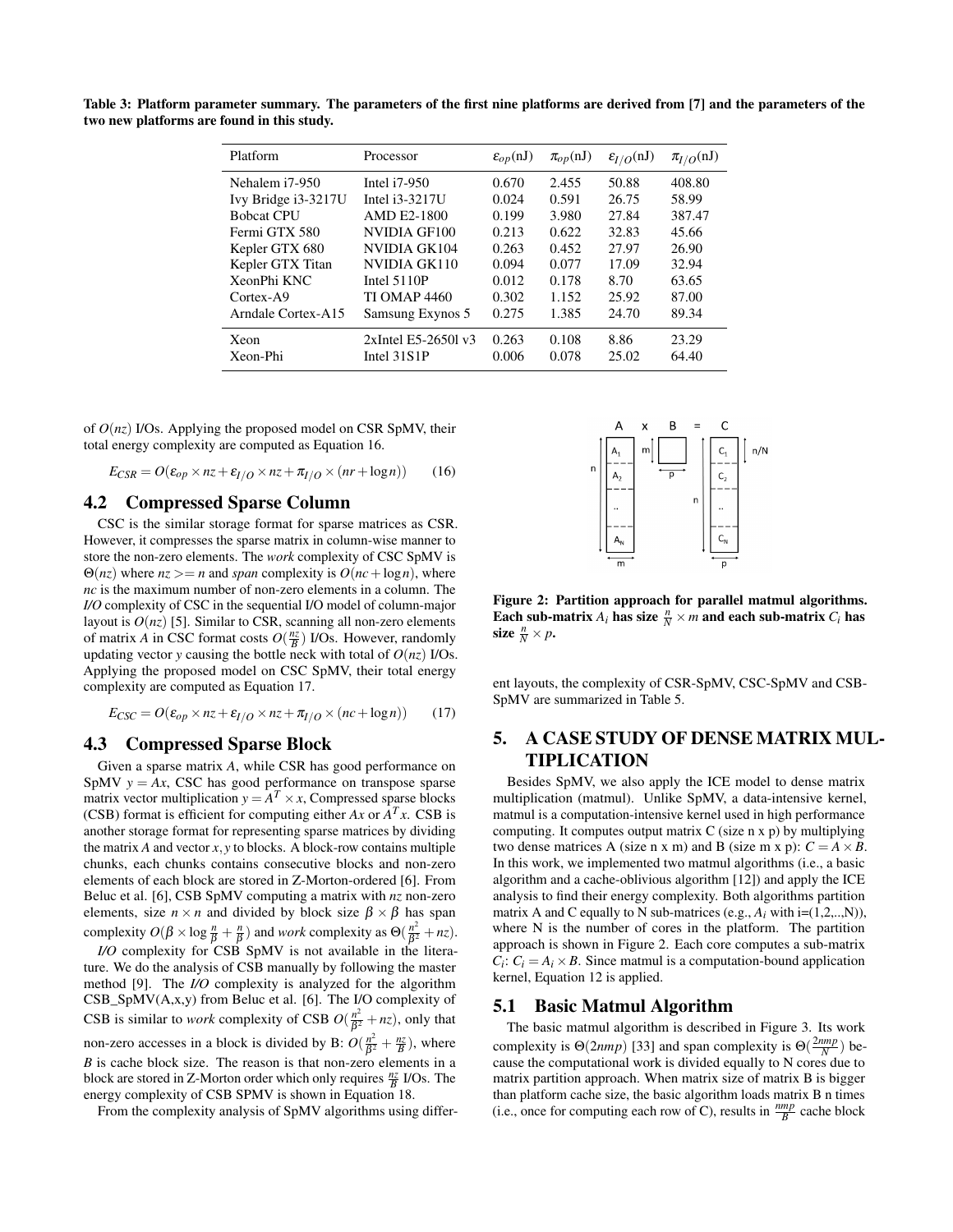$$
E_{CSB} = O(\varepsilon_{op} \times (\frac{n^2}{\beta^2} + nz) + \varepsilon_{I/O} \times (\frac{n^2}{\beta^2} + \frac{nz}{B}) + \pi_{I/O} \times \frac{(\frac{n^2}{\beta^2} + \frac{nz}{B}) \times (\beta \times \log \frac{n}{\beta} + \frac{n}{\beta})}{(\frac{n^2}{\beta^2} + nz)})
$$
(18)

Table 5: SpMV Complexity Analysis

| Complexity | $CSC-SpMV$       | CSB-SpMV                                                                                  | CSR-SpMV             |
|------------|------------------|-------------------------------------------------------------------------------------------|----------------------|
| Work       | $\Theta(nz)$ [6] | $\Theta(\frac{n^2}{\beta^2}+nz)$ [6]                                                      | $\Theta(nz)$ [6]     |
| I/O        | $O(nz)$ [5]      | $O(\frac{n^2}{\beta^2} + \frac{nz}{B})$ [this study]                                      | $O(nz)$ [5]          |
| Span       |                  | $O(nc + \log n)$ [6] $O(\tilde{\beta} \times \log \frac{n}{\beta} + \frac{n}{\beta})$ [6] | $O(nr + \log n)$ [6] |

|   | for $i = 1$ to n |                                         |  |  |
|---|------------------|-----------------------------------------|--|--|
|   |                  | for $i = 1$ to p                        |  |  |
| 3 |                  | for $k = 1$ to m                        |  |  |
|   |                  | $C(i, j) = C(i, j) + A(i, k) * B(k, j)$ |  |  |

#### Figure 3: Basic matmul algorithm, where sizes of matrix A, B, C are nxm, mxp, nxp, respectively.

transfer, where *B* is cache block size. In total, I/O complexity of the basic matmul algorithm is  $\Theta(\frac{nm+nmp+np}{B})$ . Applying the ICE model on this algorithm, the total energy complexity is computed as Equation 19.

$$
E_{basic} = O(\varepsilon_{op} \times 2nmp + \varepsilon_{I/O} \times \frac{nm + nmp + np}{B} + \pi_{op} \times \frac{2nmp}{N} )
$$
\n(19)

### 5.2 Cache-oblivious Matmul Algorithm

The cache-oblivious matmul (CO-matmul) algorithm [12] is a divide-and-conquer algorithm. It has work complexity the same as the basic matmul algorithm Θ(2*nmp*). Its span complexity is also  $\Theta(\frac{2nmp}{N})$  because of the used matrix partition approach shown in  $\Theta(\frac{N}{N})$  because of the used matrix partition approach shown in Figure 2. The I/O complexity of CO-matmul, however, is different from the basic algorithm:  $\Theta(n+m+p+\frac{nm+mp+np}{B}+\frac{nmp}{B\sqrt[2]{p}})$  $\frac{nmp}{B\sqrt[2]{Z}}$ ) [12]. Applying the ICE model to CO-matmul, the total energy complexity is computed as Equation 20.

#### 6. VALIDATION OF ICE MODEL

This section describes the experimental study to validate the ICE model, including: introducing the two experimental platforms and how to obtain their parameters for the ICE model (cf. Section 6.1), describing SpMV implementation and sparse matrix types used in this validation (cf. Section 6.3), and discussing the validation results of SpMV and matmul.

### 6.1 Experiment Set-up

For the validation of the ICE model, we conduct the experiments on two HPC platforms: one platform with two Intel Xeon E5-2650l v3 processors and one platform with Xeon Phi 31S1P processor. The Intel Xeon platform has two processors Xeon E5-2650l v3 with  $2 \times 12$  cores, each processor has the frequency 1.8 GHz. The Intel Xeon Phi platform has one processor Xeon Phi 31S1P with 57 cores and its frequency is 1.1 GHz. To measure energy consumption of the platforms, we read the PCM MSR counters for Intel Xeon and MIC power reader for Xeon Phi.

# 6.2 Identifying Platform Parameters

We apply the energy roofline approach [7, 8] to find the platform parameters for the two new experimental platforms, namely Intel Xeon E5-2650l v3 and Xeon Phi 31S1P. Moreover, the energy roofline study [7] has also provided a list of other platforms including CPU, GPU, embedded platforms with their parameters considered in the Roofline model. Thanks to authors Choi et al. [7], we extract the required values of ICE parameters for nine platforms presented in their study as follows:  $\varepsilon_{op} = \varepsilon_d$ ,  $\varepsilon_{I/O} = \varepsilon_{mem} \times B$ ,  $\pi_{op} = \pi_1 \times \tau_d$ ,  $\pi_{I/O} = \pi_1 \times \tau_{mem}$ , where *B* is cache block size,  $\varepsilon_d$ ,  $\varepsilon_d$ ,  $\tau_d$ ,  $\tau_{mem}$  are defined by [7] as energy per flop, energy per byte, time per flop and time per byte, respectively.

The ICE parameter values of the two new HPC platforms (i.e., Xeon and Xeon-Phi 31S1P) used to validate the ICE model are obtained by using the same approach as energy roofline study [8]. We create micro-benchmarks for the two platforms and measure their energy consumption and performance. The ICE parameter values of each platform are obtained from energy and performance data by regression techniques. Along with the two HPC platforms used in this validation, we provide parameters required in the ICE model for a total of 11 platforms. Their platform parameters are listed in Table 3 for further uses.

# 6.3 SpMV Implementation

We want to conduct complexity analysis and experimental study with two SpMV algorithms, namely CSB and CSC. Parallel CSB and sequential CSC implementations are available thanks to the study from Buluç et al. [6]. Since the optimization steps of available parallel SpMV kernels (e.g., pOSKI [1], LAMA[11]) might affect the work complexity of the algorithms, we decided to implement a simple parallel CSC using Cilk and pthread. To validate the correctness of our parallel CSC implementation, we compare the vector result *y* from  $y = A * x$  of CSC and CSB implementation. The comparison shows the equality of the two vector results *y*. Moreover, we compare the performance of the our parallel CSC code with Matlab parallel CSC-SpMV kernel. Matlab also uses CSC layout as the format for their sparse matrix [14] and is used as baseline comparison for SpMV studies [6]. Our CSC implementation has out-performed Matlab parallel CSC kernel when computing the same targeted input matrices at least 136% across different inputs from Table 7. The experimental study of SpMV energy consumption is then conducted with CSB SpMV implementation from Buluç et al. [6] and our CSC SpMV parallel implementation.

# 6.4 SpMV Matrix Input Types

We conducted the experiments with nine different matrix-input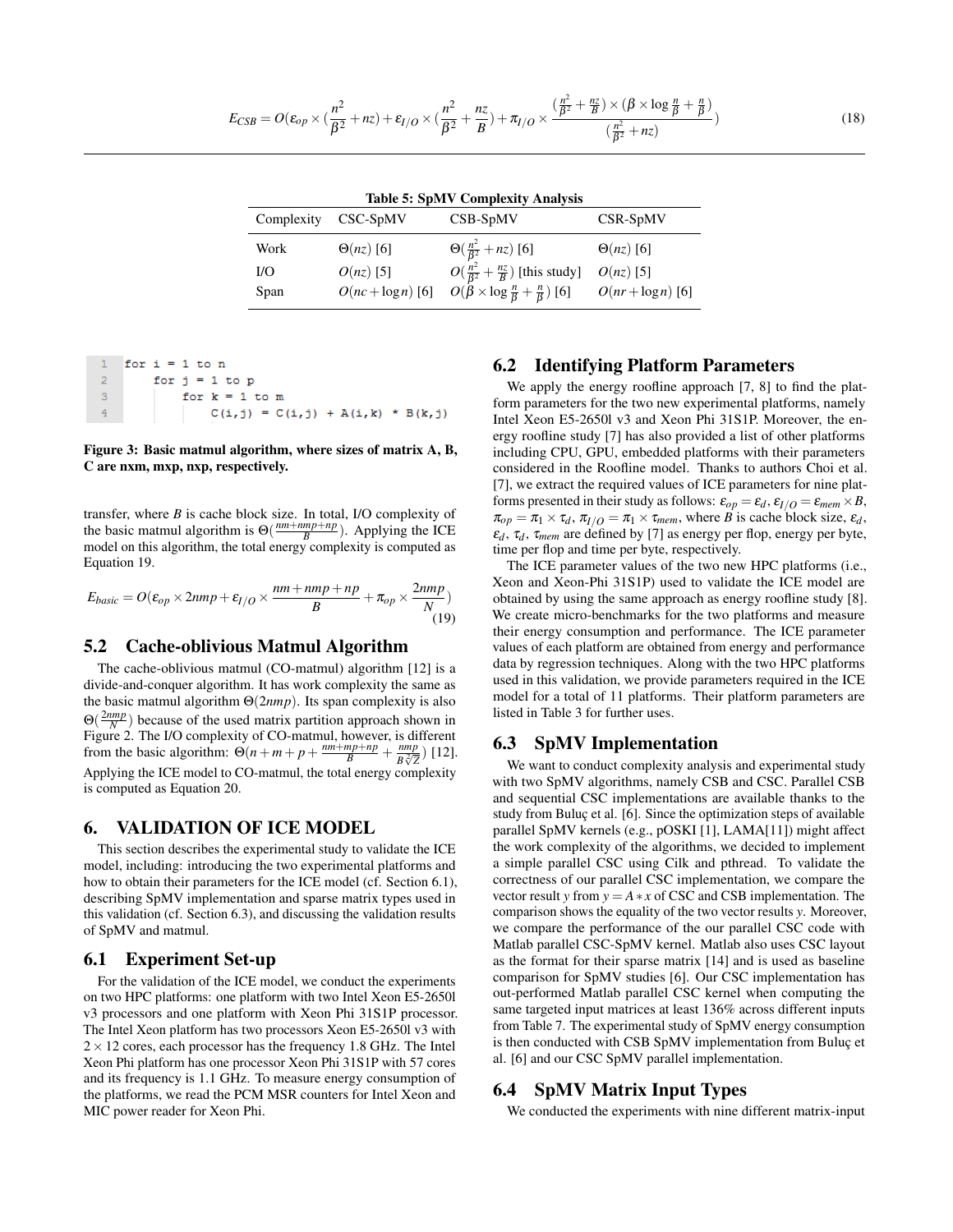$$
E_{CO} = O(\varepsilon_{op} \times 2nmp + \varepsilon_{I/O} \times (n+m+p+\frac{nm+mp+np}{B}+\frac{nmp}{B\sqrt[2]{Z}}) + \pi_{op} \times \frac{2nmp}{N})
$$
(20)

Table 6: Matmul Complexity Analysis

| Complexity | Cache-oblivious Algorithm                                        | Basic Algorithm                                |
|------------|------------------------------------------------------------------|------------------------------------------------|
| Work       | $\Theta(2nmp)$ [12]                                              | $\Theta(2nmp)$ [33]                            |
| I/O        | $\Theta(n+m+p+\frac{nm+mp+np}{B}+\frac{nmp}{B\sqrt[2]{7}})$ [12] | $\Theta(\frac{nm + nmp + np}{R})$ [this study] |
| Span       | $\Theta(\frac{2nmp}{N})$ [this study]                            | $\Theta(\frac{2nmp}{N})$ [this study]          |



Figure 4: Performance (time) comparison of two parallel CSC SpMV implementations. For a set of different input matrices, the parallel CSC SpMV using Cilk out-performs Matlab parallel CSC.

Table 7: Sparse matrix input types. The maximum number of non-zero elements in a column *nc* is derived from [6].

| <b>Matrix type</b> | n       | m       | nz       | nc   |
|--------------------|---------|---------|----------|------|
| bone010            | 986703  | 986703  | 47851783 | 63   |
| kkt_power          | 2063494 | 2063494 | 12771361 | 90   |
| ldoor              | 952203  | 952203  | 42493817 | 77   |
| parabolic_fem      | 525825  | 525825  | 3674625  | 7    |
| pds-100            | 156243  | 517577  | 1096002  | 7    |
| rajat31            | 4690002 | 4690002 | 20316253 | 1200 |
| Rucci1             | 1977885 | 109900  | 7791168  | 108  |
| sme3Dc             | 42930   | 42930   | 3148656  | 405  |
| torso 1            | 116158  | 116158  | 8516500  | 1200 |

types from Florida sparse matrix collection [10]. Each matrix input has different properties listed in Table 4, including size of the matrix  $n \times m$ , the maximum number of non-zero of the sparse matrix  $nz$ , the maximum number of non-zero elements in one column *nc*. Table 7 lists the matrix types used in this experimental validation with their properties.

# 6.5 Validating ICE Using Different SpMV Algorithms

The model aims to compare energy consumption of two algorithm. Therefore, we validate the ICE model by showing the comparison using the ratio of energy consumption of two algorithms. From the model-estimated data, CSB SpMV consumes less energy than



Figure 5: Energy consumption comparison between CSC-SpMV and CSB-SpMV on the Intel Xeon platform, computed by  $\frac{E_{CSC}}{E_{CSB}}$ . Both the ICE model estimation and experimental measurement on Intel Xeon platform show the consistent results that  $\frac{E_{CSC}}{E_{CSB}}$  is greater than 1, meaning CSC SpMV algorithm consumes more energy than the CSB SpMV algorithm on different input matrices.

CSC SpMV on both platforms. Even though CSB has higher work complexity than CSC, CSB SpMV has less I/O complexity than CSC SpMV. Firstly, the dynamic energy cost of one I/O is much greater than the energy cost of one operation (i.e.,  $\varepsilon_{I/O} >> \varepsilon_{op}$ ) on both platforms. Secondly, CSB has better parallelism than CSC, computed by  $\frac{Work}{Span}$ , which results in shorter execution time. Both reasons contribute to the less energy consumption of CSB SpMV. The measurement data confirms that CSB SpMV algorithm consumes less energy than CSC SpMV algorithm, shown by the energy consumption ratio between CSC-SpMV and CSB-SpMV greater than 1 in the Figure 5 and 6. For all input matrices, the ICE model has confirmed that CSB SpMV consumes less energy than CSC SpMV algorithm. Because the model has abstracted possible platform by only 4 parameters (i.e.,  $\varepsilon_{op}, \varepsilon_{I/O}, \pi_{op}$ , and  $\pi_{I/O}$ ), there are the differences between the model and experiment ratios shown in the Figure 5 and 6. For accurate models that provide the precise energy estimation, the platform parameters need to be highly detailed such as RTHpower model for embedded platforms [27, 28].

# 6.6 Validating ICE With Matmul Algorithms

From the model-estimated data, Basic-Matmul consumes more energy than CO-Matmul on both platforms. Even though both al-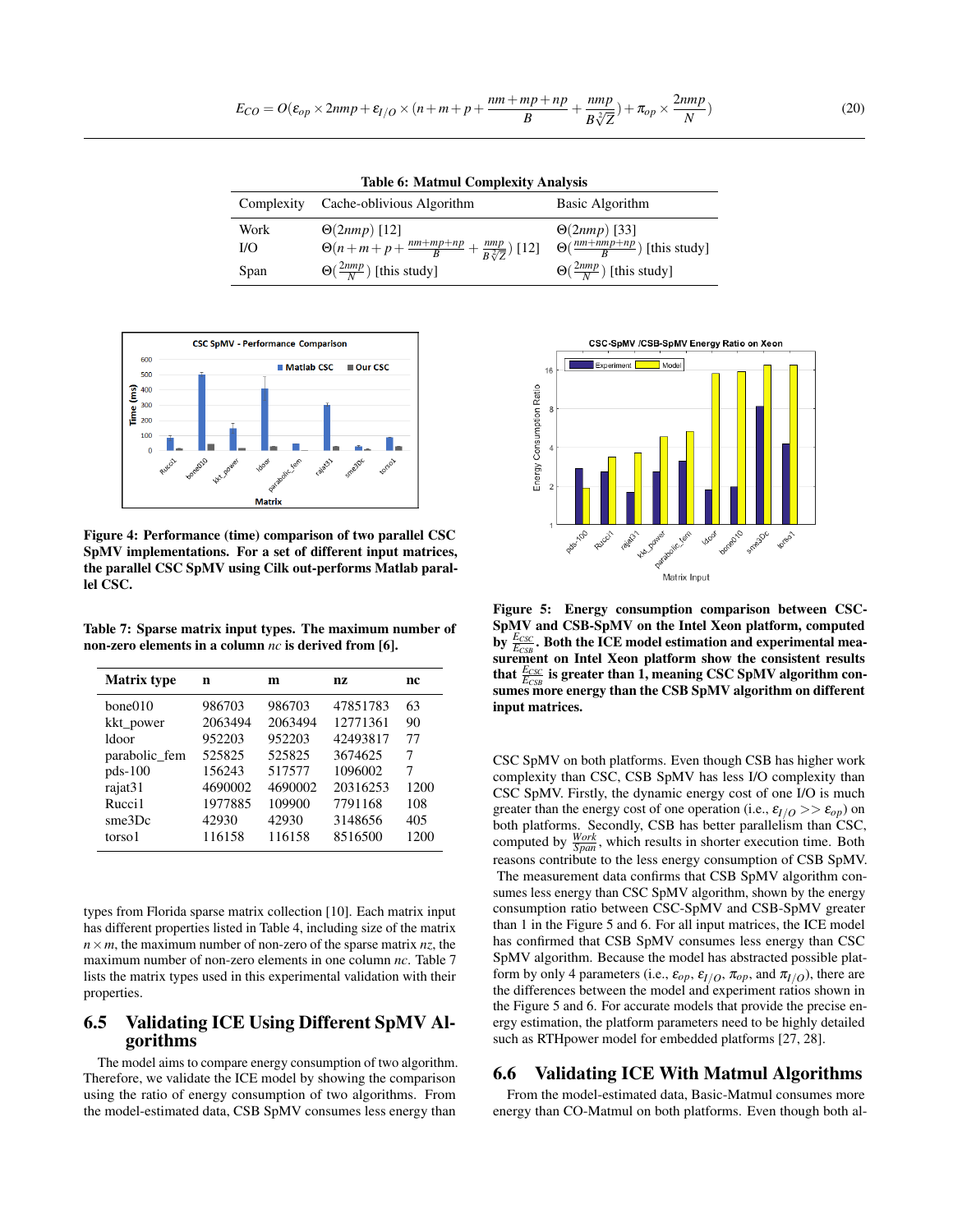

Figure 6: Energy consumption comparison between CSC-SpMV and CSB-SpMV on the Intel Xeon Phi platform, computed by  $\frac{E_{CSC}}{E_{CSB}}$ . Both the ICE model estimation and experimental measurement on Intel Xeon Phi platform show the consistent results that  $\frac{E_{CSC}}{E_{CSB}}$  is greater than 1, meaning CSC SpMV algorithm consumes more energy than the CSB SpMV algorithm on different input matrices.



Figure 7: Energy consumption comparison between Basic-Matmul and CO-Matmul on the Intel Xeon platform, computed by  $\frac{E_{Basic}}{E_{CO}}$ . Both the ICE model estimation and experimental measurement on Intel Xeon platform show that  $\frac{E_{Basic}}{E_{CO}}$ is greater than 1, meaning Basic-Matmul algorithm consumes more energy than the CO-Matmul algorithm.

gorithms have the same work and span complexity, Basic-Matmul has more I/O complexity than CO-Matmul, which results in greater energy consumption of Basic-Matmul compared to CO-Matmul algorithm. The measurement data confirms that Basic-Matmul algorithm consumes more energy than CO-Matmul algorithm, shown by the energy consumption ratio between Basic-Matmul and CO-Matmul greater than 1 in the Figure 7 and 8. For all input matrices, the ICE model has confirmed that Basic-Matmul consumes more energy than CO-Matmul algorithm.

# 7. RELATED WORK - OVERVIEW OF EN-ERGY MODELS

Energy models for finding energy-optimized system configurations for a given application have been recently reported [12, 16, 19]. Imes et al. [16] used controller theory and linear programming



Figure 8: Energy consumption comparison between Basic-Matmul and CO-Matmul on the Intel Xeon Phi platform, computed by  $\frac{E_{Basic}}{E_{CO}}$ . Both the ICE model estimation and experimental measurement on Intel Xeon Phi platform show that  $\frac{E_{Basic}}{E_{CO}}$ is greater than 1, meaning Basic-Matmul algorithm consumes more energy than the CO-Matmul algorithm.

to find energy-optimized configurations for an application with soft real-time constraints at runtime. Mishra et al. [24] used hierarchical Bayesian model in machine learning to find energy-optimized configurations. Snowdon et al. [26] developed a power management framework called Koala which models the energy consumption of the platform and monitors an application' energy behavior. Although the energy models for finding energy-optimized system configurations have resulted in energy saving in practice, they focus on characterizing system platforms rather than applications and therefore are not appropriate for analyzing the energy complexity of application algorithms.

Another direction of energy modeling study is to predict the energy consumption of applications by analyzing applications without actual execution on real platforms which we classify as analytic models.

Energy roofline models [7, 8] are some of the comprehensive energy models that abstract away possible algorithms in order to analyze and characterize different multicore platforms in terms of energy consumption. Our new energy model, which abstracts away possible multicore platform and characterize the energy complexity of algorithms based on their *work, span* and *I/O* complexity, complements the energy roofline models.

Validated energy models for *specific* algorithms have been reported recently [2, 23]. Alonso et al. [2] provided an accurate energy model for three key dense matrix factorizations. Malossi et al. [23] focused on basic linear-algebra kernels and characterized the kernels by the number of arithmetic operations, memory accesses, reduction and barrier steps. Although the energy models for specific algorithms are accurate for the target algorithms, they are not applicable for other algorithms and therefore cannot be used as general energy complexity models for parallel algorithms.

The *energy scalability* of a parallel algorithm has been investigated by Korthikanti et al. [17, 18]. Unlike the energy scalability studies that have not been validated on real platforms, our new energy complexity model is validated on HPC and accelerator platforms, confirming its usability and accuracy.

The energy complexity of *sequential* algorithms on a *uniprocessor* machine with *several memory banks* has been studied by Roy et al. [25]. Our energy complexity studies complement Roy et al.'s studies by investigating the energy complexity of *parallel* algorithms on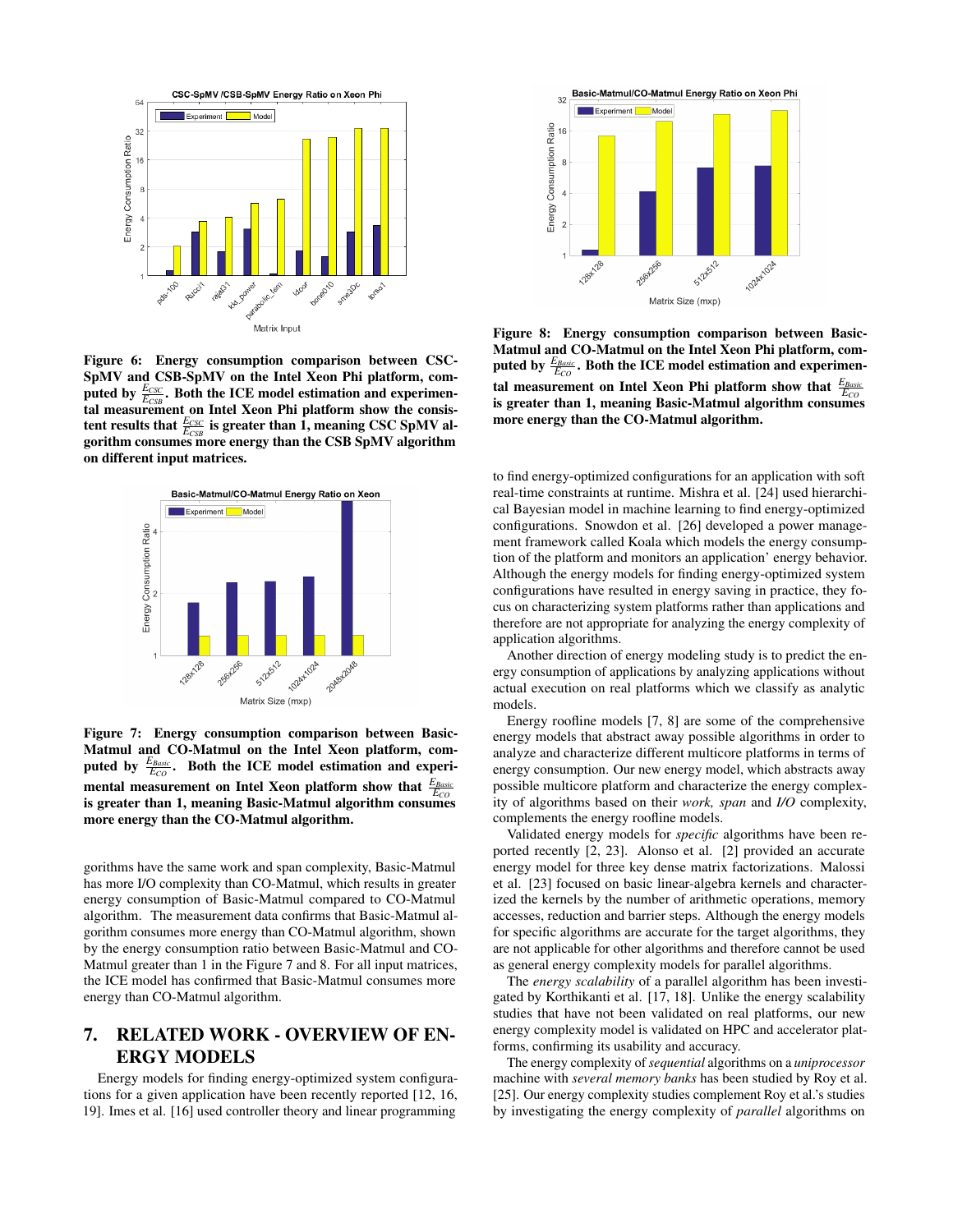a *multiprocessor* machine with *a shared memory bank* and private caches, a machine model that has been widely adopted to study parallel algorithms [3, 13, 18].

# 8. CONCLUSION

In this study, we have devised a new general model for analyzing the energy complexity of multithreaded algorithms. The energy complexity of an algorithm is derived from its *work*, *span* and *I/O* complexity. Moreover, two case studies are conducted to demonstrate how to use the model to analyze the energy complexity of SpMV algorithms and matmul algorithms. The energy complexity analyses are validated for two SpMV algorithms and two matmul algorithm on two HPC platforms with different input matrices. The experimental results confirm the theoretical analysis with respect to which algorithm consumes more energy. The ICE energy complexity model gives algorithm-developers the insight into which algorithm is analytically more energy-efficient. Improving the ICE model by considering the numbers of platform cores is a part of our future work.

# Acknowledgment

This research work has received funding from the European Union Seventh Framework Programme (EXCESS project, grant number 611183) and the Research Council of Norway (PREAPP project, grant number 231746/F20).

# References

- [1] "Poski: Parallel optimized sparse kernel interface," http://bebop.cs.berkeley.edu/poski, accessed: 2015-11- 17.
- [2] P. Alonso, M. F. Dolz, R. Mayo, and E. S. Quintana-Orti, "Modeling power and energy consumption of dense matrix factorizations on multicore processors," *Concurrency Computat.*, 2014.
- [3] L. Arge, M. T. Goodrich, M. Nelson, and N. Sitchinava, "Fundamental parallel algorithms for private-cache chip multiprocessors," in *Proceedings of the Twentieth Annual Symposium on Parallelism in Algorithms and Architectures*, ser. SPAA '08. New York, NY, USA: ACM, 2008, pp. 197–206. [Online]. Available: http://doi.acm.org/10.1145/ 1378533.1378573
- [4] K. Asanovic, R. Bodik, B. C. Catanzaro, J. J. Gebis, P. Husbands, K. Keutzer, D. A. Patterson, W. L. Plishker, J. Shalf, S. W. Williams, and K. A. Yelick, "The landscape of parallel computing research: A view from berkeley," *Technical Report No. UCB/EECS-2006-183, University of California, Berkeley*, 2006.
- [5] M. Bender, G. Brodal, R. Fagerberg, R. Jacob, and E. Vicari, "Optimal sparse matrix dense vector multiplication in the i/o model," *Theory of Computing Systems*, vol. 47, no. 4, pp. 934–962, 2010. [Online]. Available: http: //dx.doi.org/10.1007/s00224-010-9285-4
- [6] A. Buluç, J. T. Fineman, M. Frigo, J. R. Gilbert, and C. E. Leiserson, "Parallel sparse matrix-vector and matrix-transpose-vector multiplication using compressed sparse blocks," in *Proceedings of the Twenty-first Annual Symposium on Parallelism in Algorithms and Architectures*, ser. SPAA '09. ACM, 2009. [Online]. Available: http: //doi.acm.org/10.1145/1583991.1584053
- [7] J. Choi, M. Dukhan, X. Liu, and R. Vuduc, "Algorithmic time, energy, and power on candidate hpc compute building blocks," in *Proceedings of the 2014 IEEE 28th International Parallel and Distributed Processing Symposium*, ser. IPDPS '14, Washington, DC, USA, 2014, pp. 447–457.
- [8] J. W. Choi, D. Bedard, R. Fowler, and R. Vuduc, "A roofline model of energy," in *Proceedings of the 2013 IEEE 27th International Symposium on Parallel and Distributed Processing*, ser. IPDPS '13, Washington, DC, USA, 2013, pp. 661–672.
- [9] T. H. Cormen, C. E. Leiserson, R. L. Rivest, and C. Stein, *Introduction to Algorithms, Third Edition*, 3rd ed. The MIT Press, 2009.
- [10] T. A. Davis and Y. Hu, "The university of florida sparse matrix collection," *ACM Trans. Math. Softw.*, vol. 38, no. 1, pp. 1:1–1:25, Dec. 2011. [Online]. Available: http://doi.acm.org/10.1145/2049662.2049663
- [11] M. Forster and J. Kraus, "Scalable parallel amg on ccnuma machines with openmp," *Computer Science - Research and Development*, vol. 26, no. 3-4, pp. 221–228, 2011. [Online]. Available: http://dx.doi.org/10.1007/s00450-011-0159-z
- [12] M. Frigo, C. E. Leiserson, H. Prokop, and S. Ramachandran, "Cache-oblivious algorithms," in *Proceedings of the 40th Annual Symposium on Foundations of Computer Science*, ser. FOCS, 1999.
- [13] M. Frigo and V. Strumpen, "The cache complexity of multithreaded cache oblivious algorithms," in *Proceedings of the Eighteenth Annual ACM Symposium on Parallelism in Algorithms and Architectures*, ser. SPAA '06. New York, NY, USA: ACM, 2006, pp. 271–280. [Online]. Available: http://doi.acm.org/10.1145/1148109.1148157
- [14] J. R. Gilbert, C. Moler, and R. Schreiber, "Sparse matrices in matlab: Design and implementation," *SIAM J. Matrix Anal. Appl.*, vol. 13, no. 1, pp. 333–356, Jan. 1992. [Online]. Available: http://dx.doi.org/10.1137/0613024
- [15] P. Ha, V. Tran, I. Umar, P. Tsigas, A. Gidenstam, P. Renaud-Goud, I. Walulya, and A. Atalar, "Models for energy consumption of data structures and algorithms," EU FP7 project EX-CESS deliverable D2.1 (http://www.excess-project.eu), Tech. Rep., 2014.
- [16] C. Imes, D. Kim, M. Maggio, and H. Hoffmann, "Poet: a portable approach to minimizing energy under soft real-time constraints," in *Real-Time and Embedded Technology and Applications Symposium (RTAS), 2015 IEEE*, April 2015, pp. 75–86.
- [17] V. Korthikanti and G. Agha, "Analysis of parallel algorithms for energy conservation in scalable multicore architectures," in *International Conference on Parallel Processing, 2009. ICPP '09.*, Sept 2009, pp. 212–219.
- [18] V. A. Korthikanti and G. Agha, "Towards optimizing energy costs of algorithms for shared memory architectures," in *Proceedings of the Twenty-second Annual ACM Symposium on Parallelism in Algorithms and Architectures*, ser. SPAA '10. New York, NY, USA: ACM, 2010, pp. 157–165.
- [19] V. Kotlyar, K. Pingali, and P. Stodghill, "A relational approach to the compilation of sparse matrix programs," Ithaca, NY, USA, Tech. Rep., 1997.